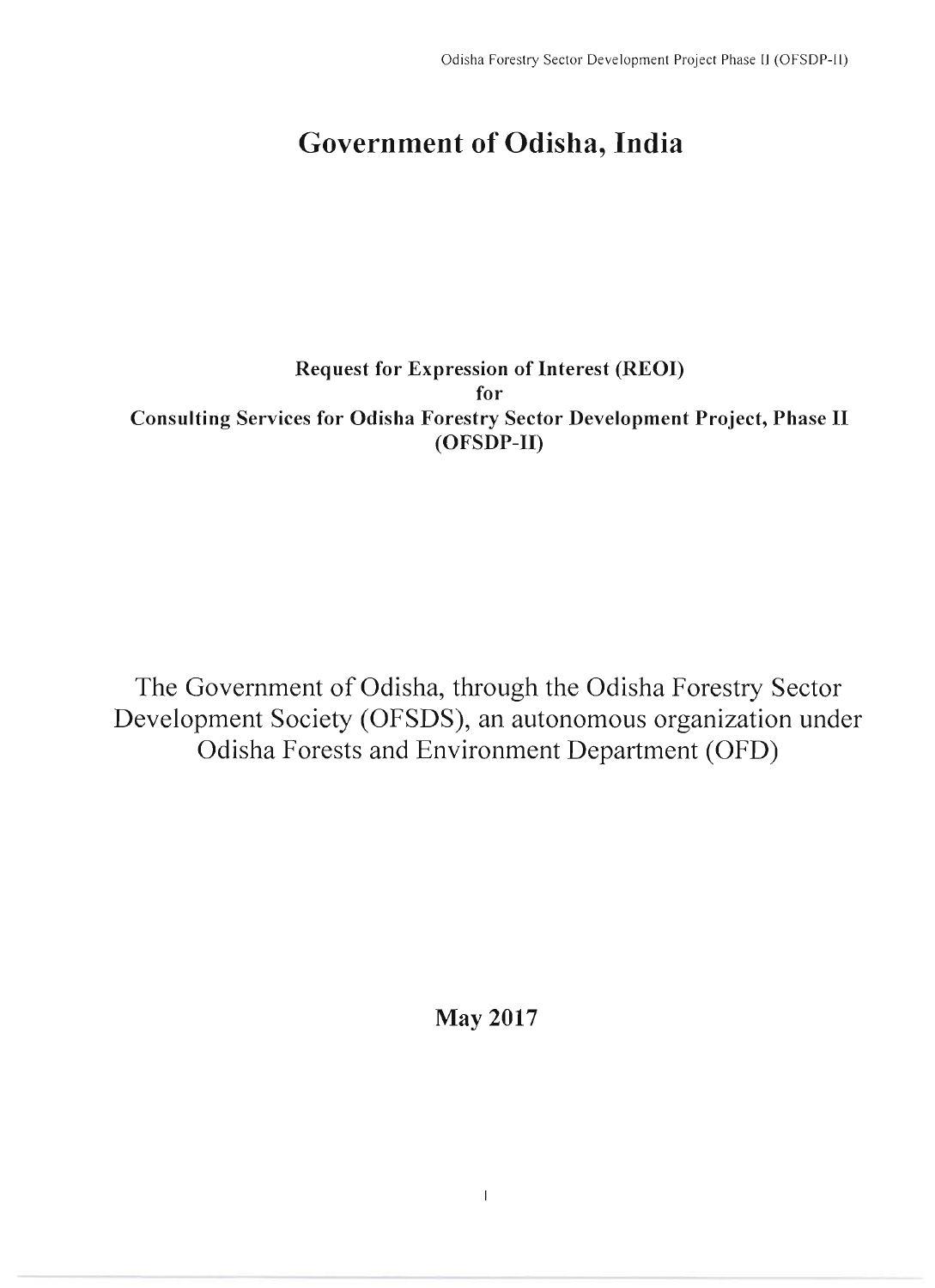## **Odisha Forestry Sector Development Society (OFSDS) Odisha Forestry Sector Development Project Phase II (OFSDP-II)**

SFTRI Campus, Ghatikia, Bhubaneswar - 751029

### **Date: 05 1h** May, **2017**

#### **Request for Expression of Interest (REOI) for Consulting Services for Odisha Forestry Sector Development Project Phase II (OFSDP-II)**

The Government of Odisha, India has received Official Development Assistance (ODA) Loan from Japan International Cooperation Agency (JICA) to finance "Odisha Forestry Sector Development Project Phase II (OFSDP-II)" ("the Project") which is to enhance sustainable forestry management, biodiversity conservation and improve livelihood of local people in the project area through:

- 1) Component 1: Preparatory Works
- 2) Component 2: Sustainable Forest Management
- 3) Component 3: Sustainable Biodiversity Management
- 4) Component 4: Livelihood Improvement
- 5) Component 5: Capacity Development
- 6) Component 6: Supporting Activities
- 7) Component 7: Phase-Out/ Phase-In

The OSFDS will be the employer of this consulting services and the duration is estimated for 60 months; starting on April 1, 2018 and ending on March 31, 2023. The consultant shall be procured as a part of the yen loan project through the procedure stipulated under the JICA operation rules for employment of consultant.

- 1. The scope of consulting services will include the following:
	- 1) Assistance in the management of the Project
	- 2) Technical assistance in the implementation of the project components/activities in an efficient and effective manner with technology transfer
	- 3) Facilitation of implementation of Environmental Management Plan (EMP) and Environmental Monitoring Plan (EMoP)
- 2. The firm will be required to provide the following Experts: Professional (A): International Expert
	- 1) Community Based MRV; and

Professional (B): National Expert

- 2) Team Leader/ Community Development/ Gender;
- 3) Community Forest Management/ Micro Planning;
- 4) Biodiversity Specialist;
- 5) Livelihood Support;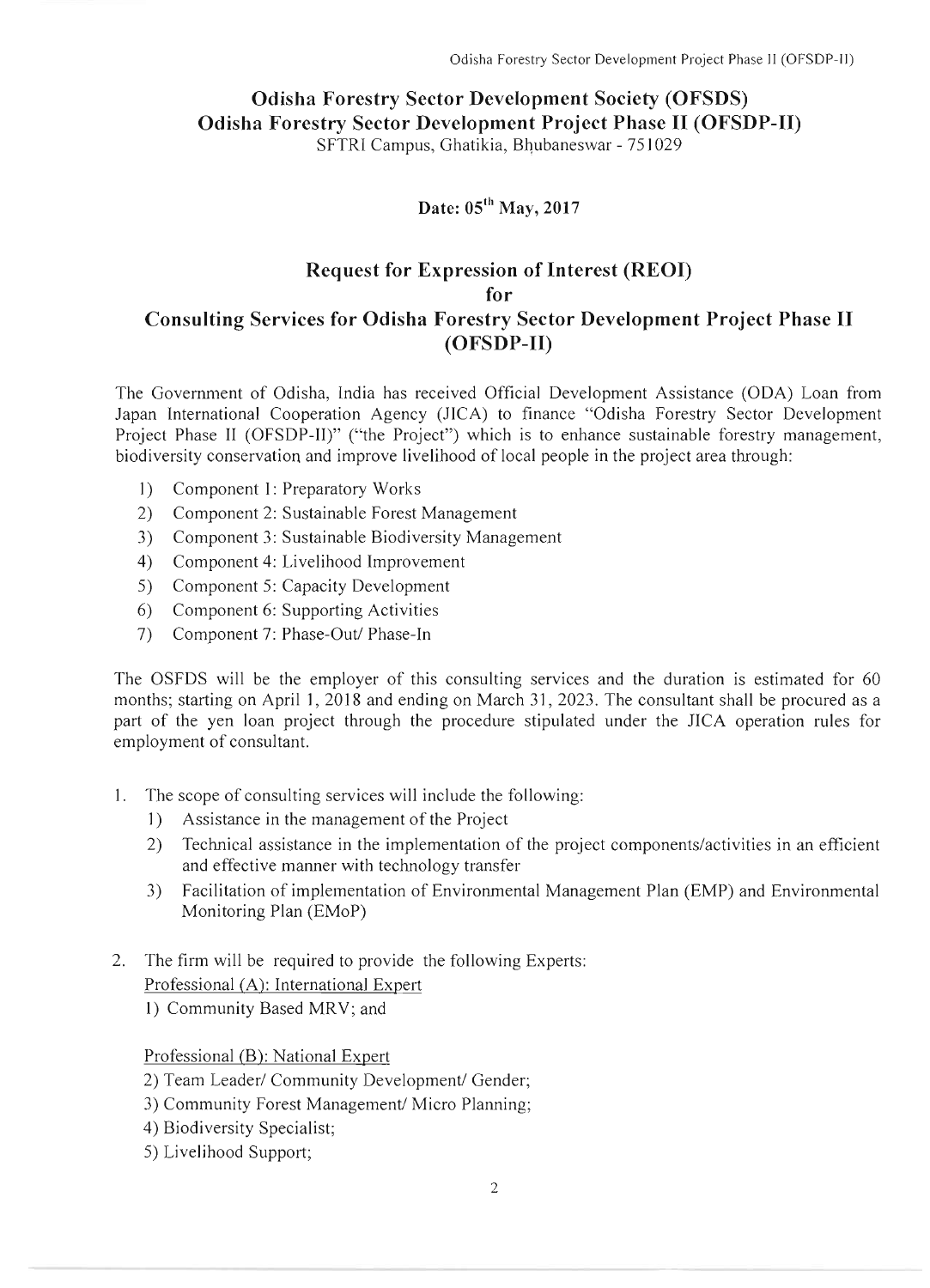- 6) Institutional Capacity Building/ Training;
- 7) M&E/ MIS;
- 8) GIS/ Remote Sensing Specialist;
- 9) Community Based MRV; and
- 10) Social and Environmental Consideration Specialist.
- 3. Expression of Interest (EOI) is invited from eligible consulting firms/organizations/institutes In single or in the form of Joint Venture, or association/consortium, which has required expertise and experience in the above-mentioned areas. The firm would have:
	- 1) Experience of major international projects (Over 200 million INR in project management consultancy services);
	- 2) Experience of similar projects in the field of forestry and/or watershed management in general of at least two projects during the last 10 years, in developing countries;
	- 3) Experience of similar projects in the field of forestry and/or watershed management in general of at least one experience of Project Management during the last 10 years in developing countries
	- 4) Experience of similar projects under Japanese ODA Loan
	- 5) National presence with more than ten years of experience of working with Government organizations in India
- 4. EOI should include the following information (Forms enclosed):
	- 1) Company profile (Form-I); .
	- 2) Related experiences of the firm, similar assignments in projects of comparable size, condition and technical specification (Form-2);
	- 3) Availability of appropriate Experts (Form-3);
	- 4) Financial information (Form-4); and
	- 5) Agreement of Joint Venture, or association/consortium, if applicable (Form-1 b)
- 5. EOI as well as forms/supporting documents attached shall be written in English. Documents originally written in other than English should be translated by the applicant into English and attached to the copy of original duly attested by competent authority.
- 6. Outline of the project and Forms of Expression of Interest are available on the websites of OFSDS: http://www.ofsds.in, and hard copy of the same is also available from the office in the address given hereunder. Address: Odisha Forestry Sector Development Society (OFSDS), SFTRI Campus, Ghatikia, Bhubaneswar - 751029.

While submitting the application in hard copy, it should be accompanied with a bank draft of 10,000 INR drawn in favor of Project Director OFSDP-II payable at Bhubaneswar, and one (l) original and two (2) copies of EOI shall be submitted in a sealed envelope through registered post, or delivered by hand in the office at the address mentioned below, super scribing "Consultancy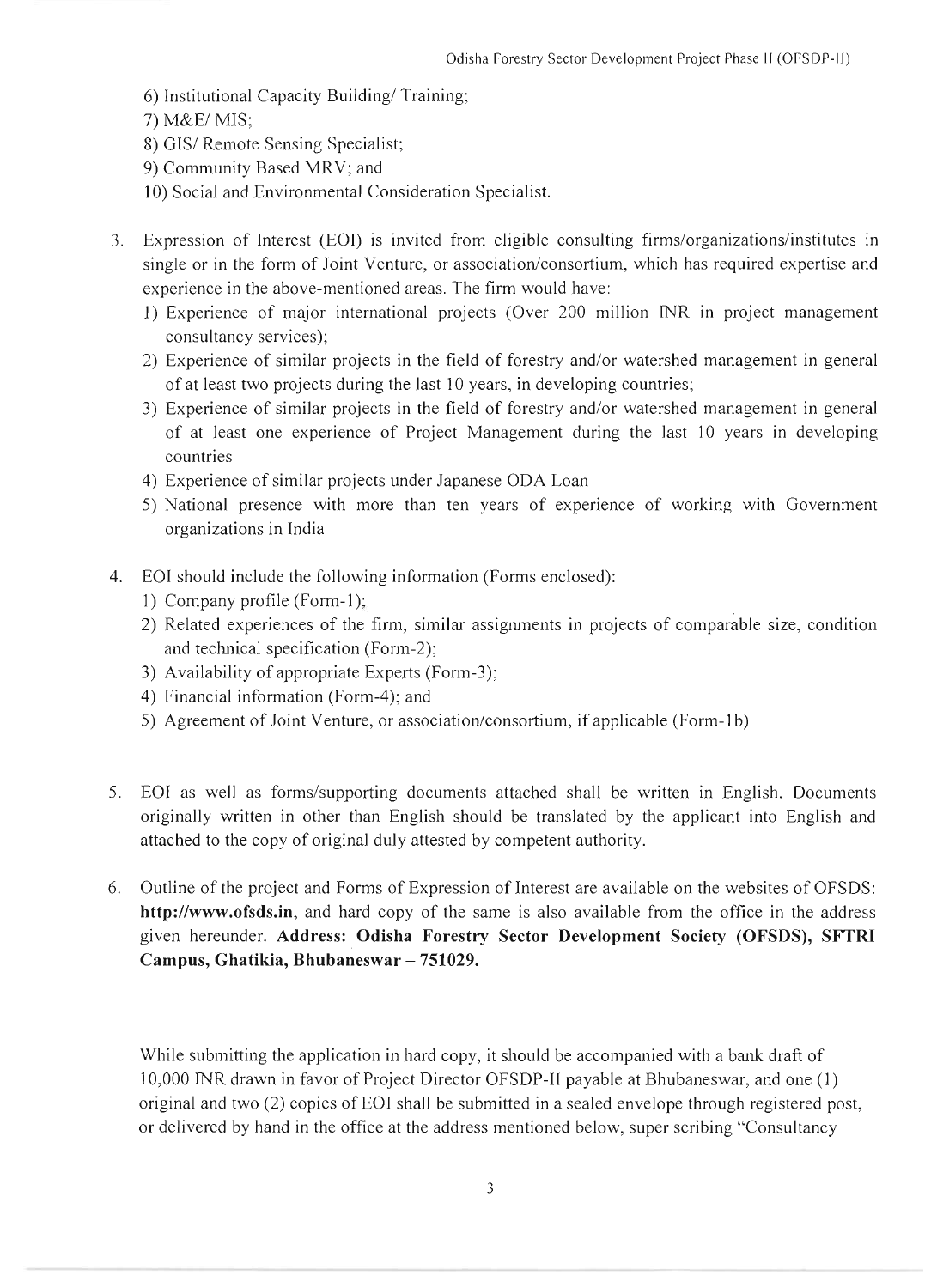Services for Odisha Forestry Sector Development Project Phase II (OFSDP-II)" on top of the envelope latest by 17:00 Hrs., June 2, 2017: Attention: Project Director, OFSDP-II Address: OFSDS, SFTRI Campus, Ghatikia, Bhubaneswar - 751029

- 7. OFSDS reserves the right to accept/reject one or all EOIs or stop the process of approval at any stage, at its sole discretion without assigning any reasons and shall bear no liability whatsoever consequent upon such a decision.
- 8. EOIs submitted by firms will be screened, and firms will be shortlisted. Only short-listed firms will be invited to submit proposals. The result of EOIs will be informed by the undersigned in the website: www.ofsds.in within 60 days from the date of submission of EOIs.
- 9. Selection from the shortlisted consultants will be made in accordance with the "Guidelines for the Employment of the Consultant under Japanese ODA Loan, April 2012" following Quality and Cost-Based Selection (QCBS)

http://www.jica.go.jp/english/our work/types of assistance/oda loans/oda op info/guide/

 $(Signature)$ <sup>04</sup><sup>05</sup>

**Project Director, OFSDP-II Odisha Forestry Sector Development Society (OFSDS)** 

Address: SFTRl Campus, Ghatikia, Bhubaneswar - 751029 Phone: +91-674-2386016 Fax: +91-674-2386085 Email: webmail@ofsdp.org

Date: May 5, 2017

Copy forwarded for kind information: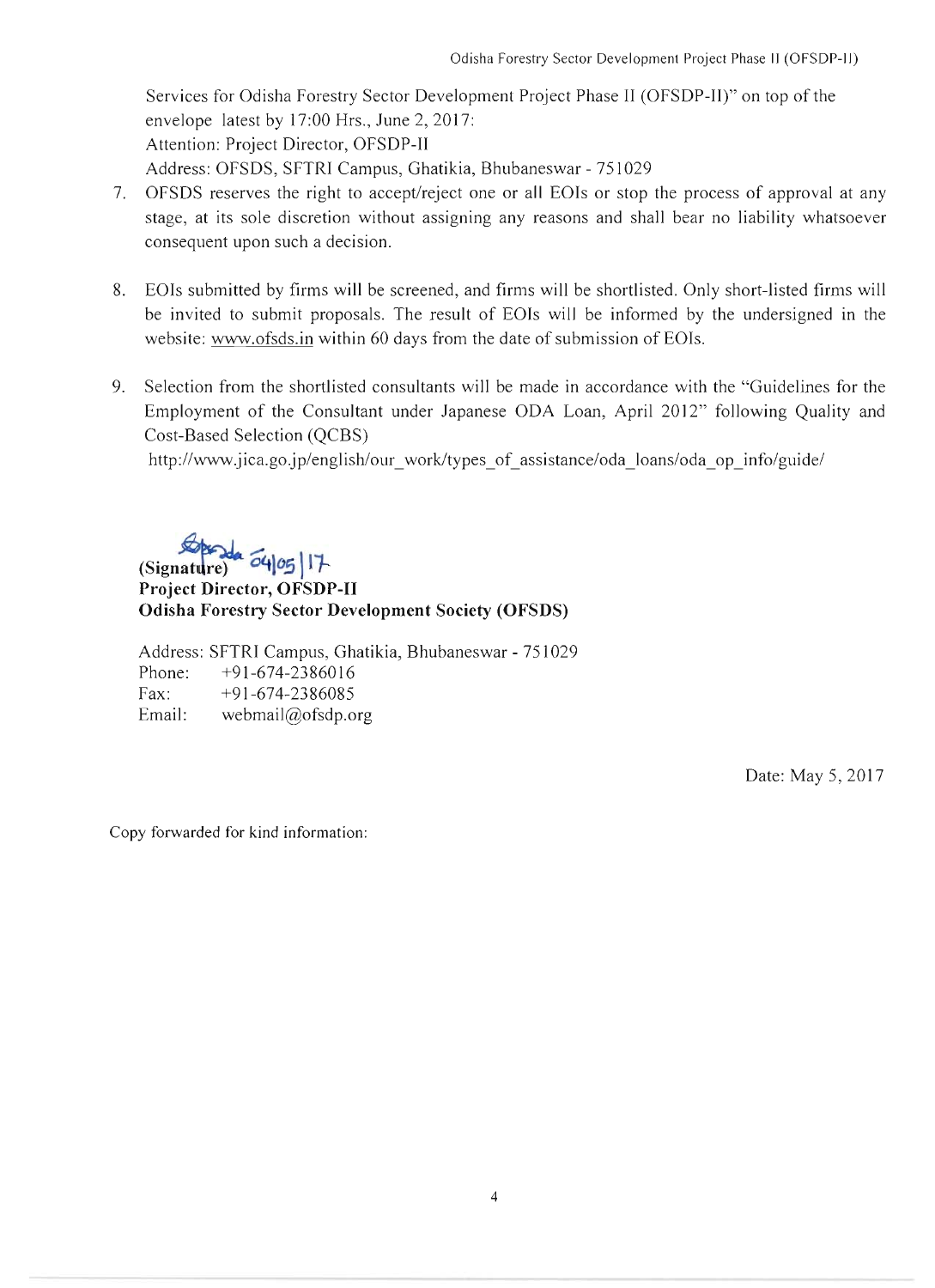# **Expression of Interest Forms: Contents**

ÿ

- 1. Form of Letter of "Expression of Interest"
- 2. Form -1 A. General Information<br>A-1 Firm's Information
	- A-1 Firm's Information<br>A-2 Summary of Consor
	- **Summary of Consortium**
	-
- 3. Form 1b B Consortium Agreement<br>4. Form 2 C. Relevant Experience Re 4. Form-2 C. Relevant Experience Record<br>5. Form-3 D. Available Experts
- Form-3 D. Available Experts<br>Form-4 E. Financial Capacity
- 6. Form-4 E. Financial Capacity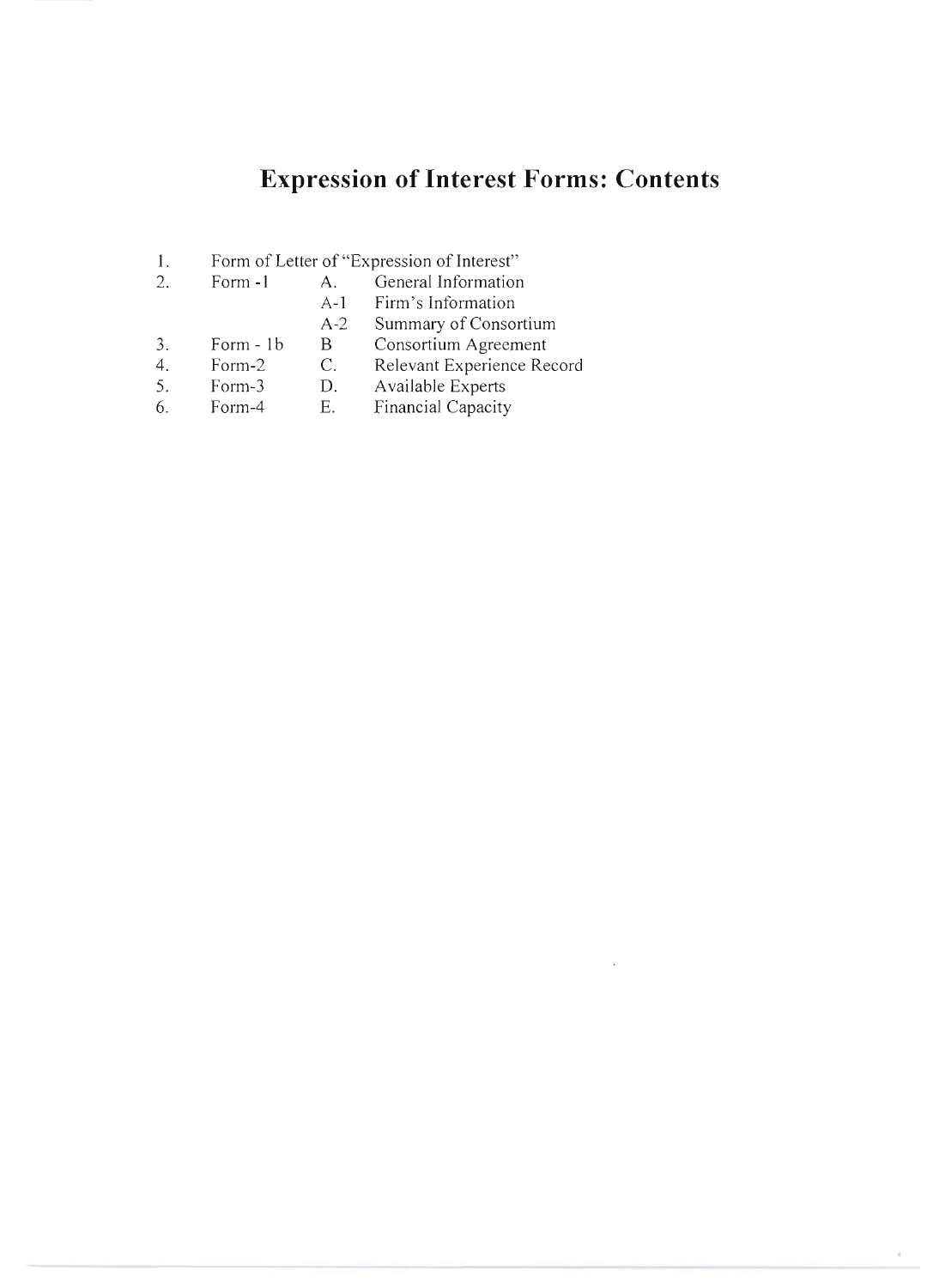## **Form of Letter of "Expression of Interest"**

[Letter head paper of the Applicant or partner responsible for a consortium, including full postal address, telephone no., and fax no.]

Date: ........................ .......... ........................ .

 $T_0$ . The Deputy Project Director (A&F) Address: SFTRI Campus, At/Po. Ghatikia, Bhubaneswar-751029 Phone: +9 1-0674-2386016 Fax: +91(0674) 2386085 Email: webmail@ofsdp.org

Sir,

- I. Being duly authorized to represent and act on behalf of ................................... (hereinafter referred to as "the Applicant"), and having reviewed and fully understood all of the information provided in Request for Expression of Interest, the undersigned hereby expresses its interest in and applies to be short-listed by yourselves as a submitter of proposal for the consulting services for Odisha Forestry Sector Development Project Phase II (OFSDP-II):
- 2. Attached to this Expression of Interest are copies of original documents defining: (a) the Applicant's legal status; and (b) the place of incorporation/ organization/ institution (for applicants who are corporations/ organizations/ institutes), or the place of registration and the nationality of the owners (for applicants who are partnerships or individually-owned firms).
- 3. Project Director, OFSDP-II, Odisha Forestry Sector Development Society (OFSDS), Forests and Environment Department (OFD), Government of Odisha, India and its authorized representatives ("the Representative of OFDIOFSDS") are hereby authorized to conduct any inquiries or investigations to verify the statements, documents and information submitted in connection with this Expression of Interest, and to seek clarification from our bankers and clients regarding any financial and technical aspects. This Expression of Interest wil l also serve as authorization to any individual or authorized representative of any institution referred to in the supporting information, to provide such information deemed necessary and as requested by the Representative of OFD/OFSDS to verify statements and information provided in this Expression of Interest, such as the human resources, experience, and competence of the Applicant.
- 4. The Representative of OFD/OFSDS may contact the following persons for further information

| Experience inquiries |           |  |  |
|----------------------|-----------|--|--|
| Contact              | Telephone |  |  |
| Personnel inquiries  |           |  |  |
| Contact              | Telephone |  |  |
| Financial inquiries  |           |  |  |
| Contact              | Telephone |  |  |

- 5. This Expression of Interest is made with the full understanding that:
	- (a) All information submitted in this Expression of Interest for qualification and selection for short-listing will be subject to verification at the time of submitting proposal by short-listed applicants;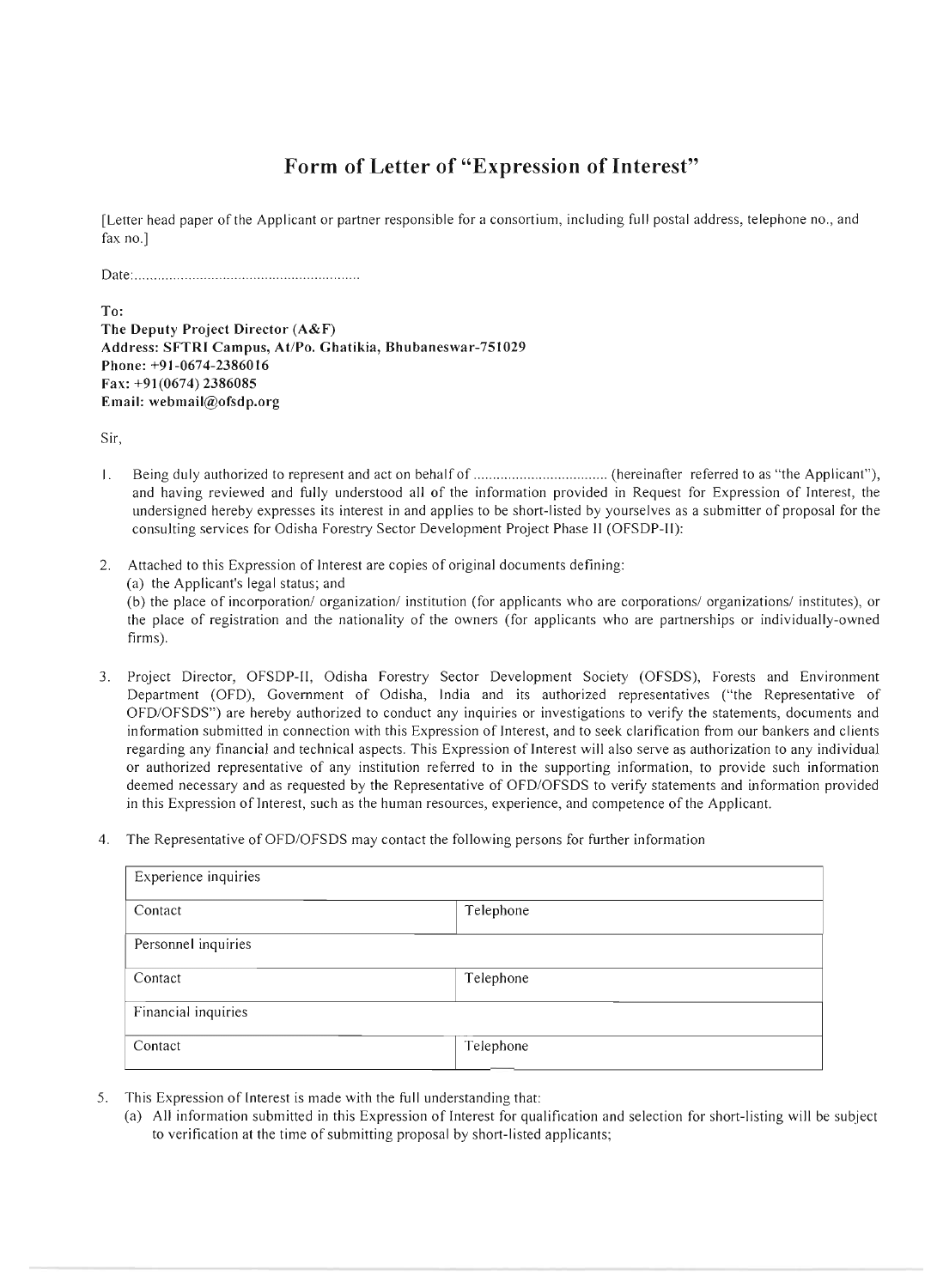- (b) The Representative ofOFD/OFSDS reserves the right to reject or accept any application, cancel the qualification and selection for short-listing process at any stage, and reject all applications;
- (c) The Representative ofOFD/OFSDS shall not be liable for any such actions and shall be under no obligation to inform the Applicant of the grounds for them.

*Applicants who are not Consortiums should delete para.* 6 *and initial the deletion.* 

- 6. We confirm that if we submit a proposal, that proposal, as well as any resulting contract, will be:
	- a. Signed so as to legally bind all partners, jointly and severally; and
	- b. Submitted with a consortium agreement providing the joint and several liabilities of all partners in the event the contract is awarded to us.

[Note A: By declaration of the para 6 above, the lead partner and the other partner will be jointly evaluated for experiences and available Experts. Financial capacity will be evaluated for each applicant or each partner of consortium. The sub-contracted firm is not subject of evaluation.]

7. The undersigned of declaration on the statements made and the information provided in this Expression of Interest are complete, true, and correct in every detail.

| Signed                                                                                             | Signed |
|----------------------------------------------------------------------------------------------------|--------|
|                                                                                                    |        |
|                                                                                                    |        |
| Name                                                                                               | Name   |
| For and on behalf of (name of Applicant or lead of $a \mid$ For and on behalf of (name of partner) |        |
| Consortium)                                                                                        |        |
|                                                                                                    |        |

| Signed                                 | Signed                                 |
|----------------------------------------|----------------------------------------|
|                                        |                                        |
|                                        |                                        |
| Name                                   | Name                                   |
|                                        |                                        |
| For and on behalf of (name of partner) | For and on behalf of (name of partner) |
|                                        |                                        |
|                                        |                                        |
|                                        |                                        |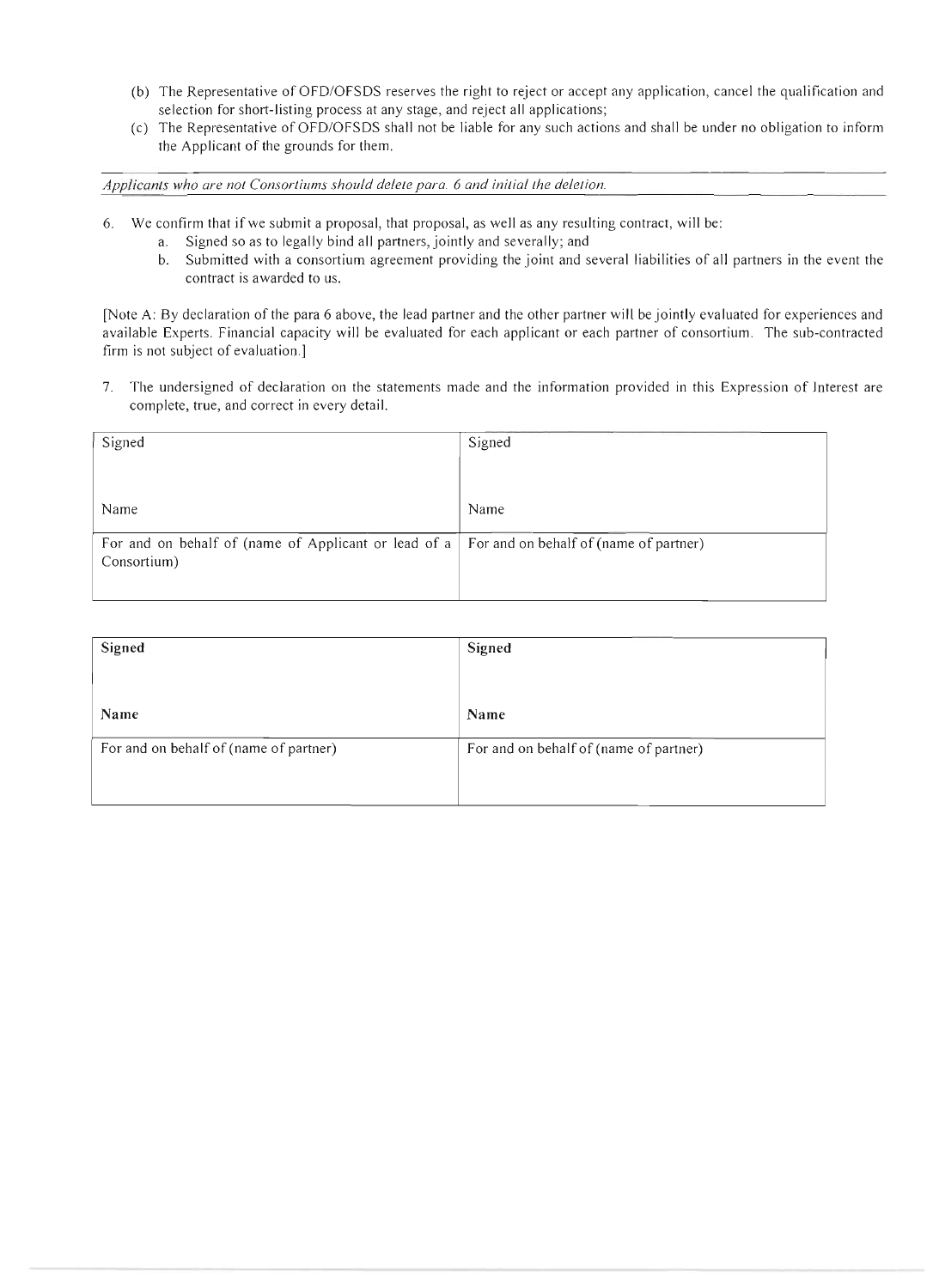#### **A. General Information**

[Note B: All individual firms and each partner of a Consortium applying for short-listing are requested to provide following information in this form. Nationality information should be provided for all owners or applicants who are partnerships or individually-owned firms. Summary of Consortium should be provided, if applicable.]

A-I Firm's Information (All firms in case of Joint Ventures)

| Name of firm                          |                                      |
|---------------------------------------|--------------------------------------|
| Head office address                   |                                      |
| Telephone                             | Contact (Name, position)             |
| Fax                                   |                                      |
| Place of incorporation / registration | Year of incorporation / registration |

 $\overline{A-1(b)}$  Firm's Information (In addition to A-1 above, submit the following in case of partnership or individually-owned firms)

| Nationality of the Owner |         |             |  |  |
|--------------------------|---------|-------------|--|--|
| Name                     |         | Nationality |  |  |
|                          |         |             |  |  |
|                          |         |             |  |  |
| $\overline{2}$           | $\cdot$ |             |  |  |
| 3                        |         |             |  |  |
| $\overline{4}$           |         |             |  |  |
| 5                        |         |             |  |  |

#### A-2 Summary of Consortium

|              | Names of all partners of Consortium | Number of Years of experience of<br>working with Government organizations<br>in India |
|--------------|-------------------------------------|---------------------------------------------------------------------------------------|
| Lead partner |                                     |                                                                                       |
| Partner      |                                     |                                                                                       |
| Partner      |                                     |                                                                                       |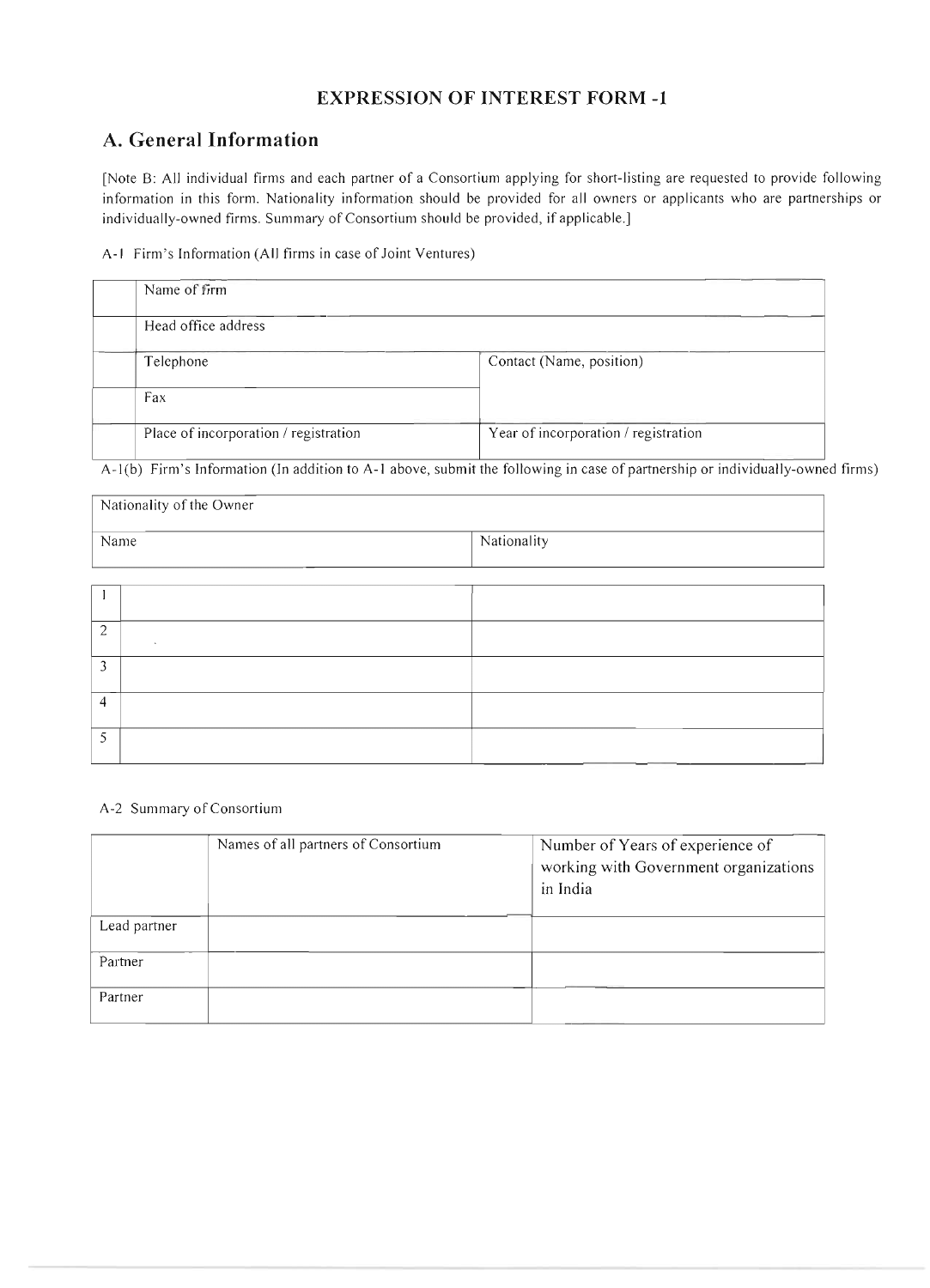#### **B. Consortium Agreement**

To

The Deputy Project Director (A&F) Address: SFTRI Campus, At/Po. Ghatikia, Bhubaneswar-75 I029 Phone: +91-0674-2386016 Fax: +9 1(0674) 2386085 Email: webmail@ofsdp.org

The undersigned of this declaration of cooperation are authorized to act with regard to the Expression of Interest in the consulting services for Assistance in the Implementation of the Odisha Forestry Sector Development Project Phase 11 (OFSDP-11) on behalf of their organizations.

They hereby declare:

that they will legalize a consortium Agreement in case that a consulting services Contract indicated in the Request for Expression of Interest in the consulting services for the consulting services (the Contract) is awarded to their group;

- 1. that they have nominated  $\qquad \qquad$  [name of the lead partner] as the Sponsor Firm of the group for the purpose of this Expression of Interest;
- 2. that they authorized Mr./Ms. [name of the person who is authorized to act as the Representative on behalf of the Consortium] to act as the Representative in the name and on behalf of their group for the purpose of this Expression of Interest.
- 3. that all partners of the Consortium shall be liable jointly and severally for the execution of the Contract;
- 4. that this Consortium is an association constituted for the purpose of providing the consulting services under the Contract
- 5. that each and every partner to this Consortium shall provide at least one expert for the contract period in anyone of the required areas of expertise that are stipulated in para. 2 of the Request for Expression of Interest;
- 6. that this Consortium should be post-disqualified in case the Consortium should breach the agreement in respect of item 5 above when submitting a Proposal;
- 7. if the Representative of OFD/OFSDS accepts the Proposal of this Consortium, it shall not modify the composition or constitution of the consortium formed and proposed in the Proposal until the completion of Contract without the prior consent of the Representative of OFD/OFSDS;

Names and positions of the proposed Consortium Representatives, as well as organization's names and addresses are:

|                                                      | Name:                                                | Signature: |  |
|------------------------------------------------------|------------------------------------------------------|------------|--|
|                                                      | Position:                                            | Date:      |  |
|                                                      | Representative of: (Organization's Name and address) |            |  |
| $\overline{2}$                                       | Name:                                                | Signature: |  |
|                                                      | Position:                                            | Date:      |  |
| Representative of: (Organization's Name and address) |                                                      |            |  |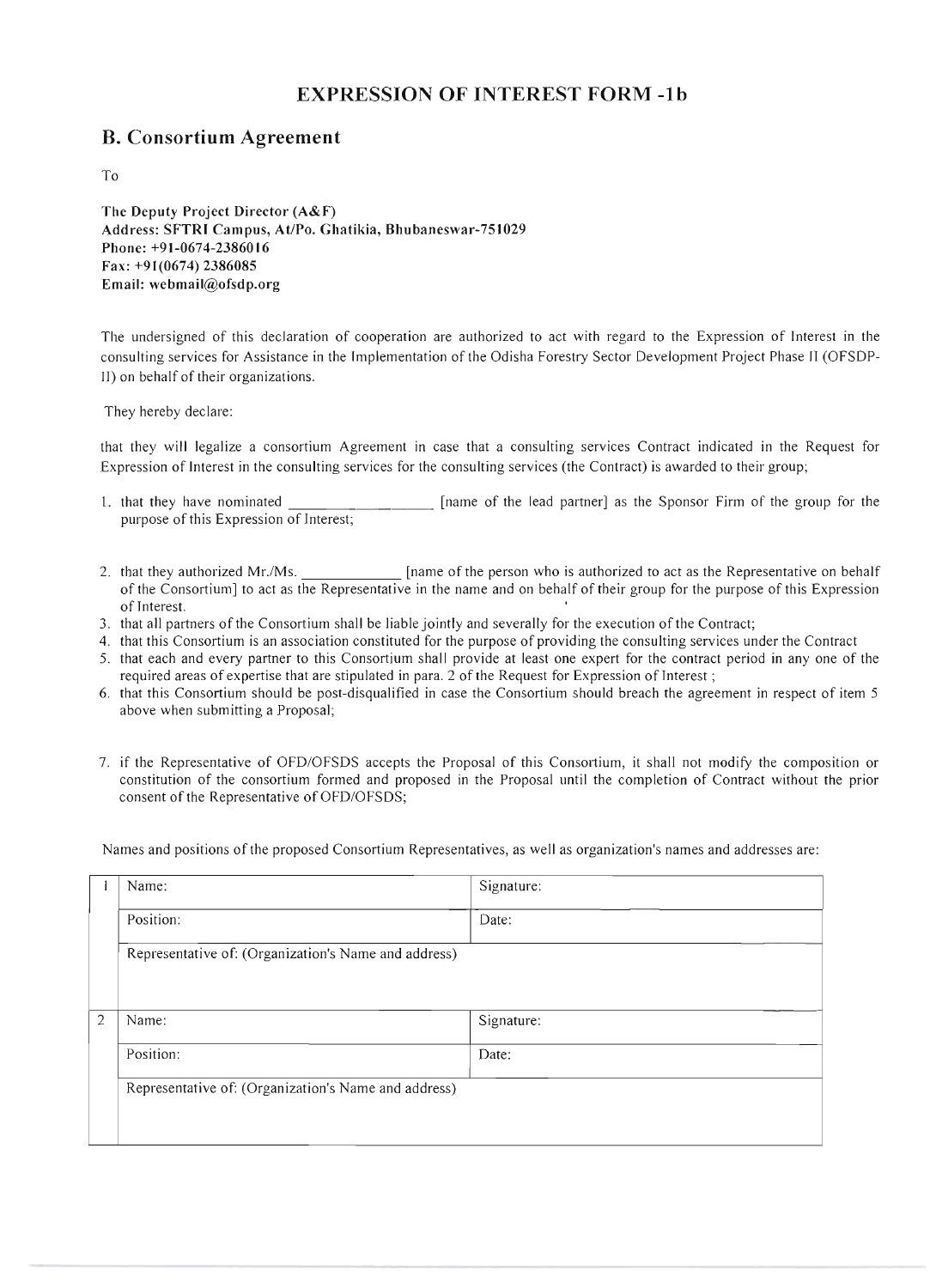| $\hat{ }$ | Name:                                                | Signature: |
|-----------|------------------------------------------------------|------------|
|           | Position:                                            | Date:      |
|           | Representative of: (Organization's Name and address) |            |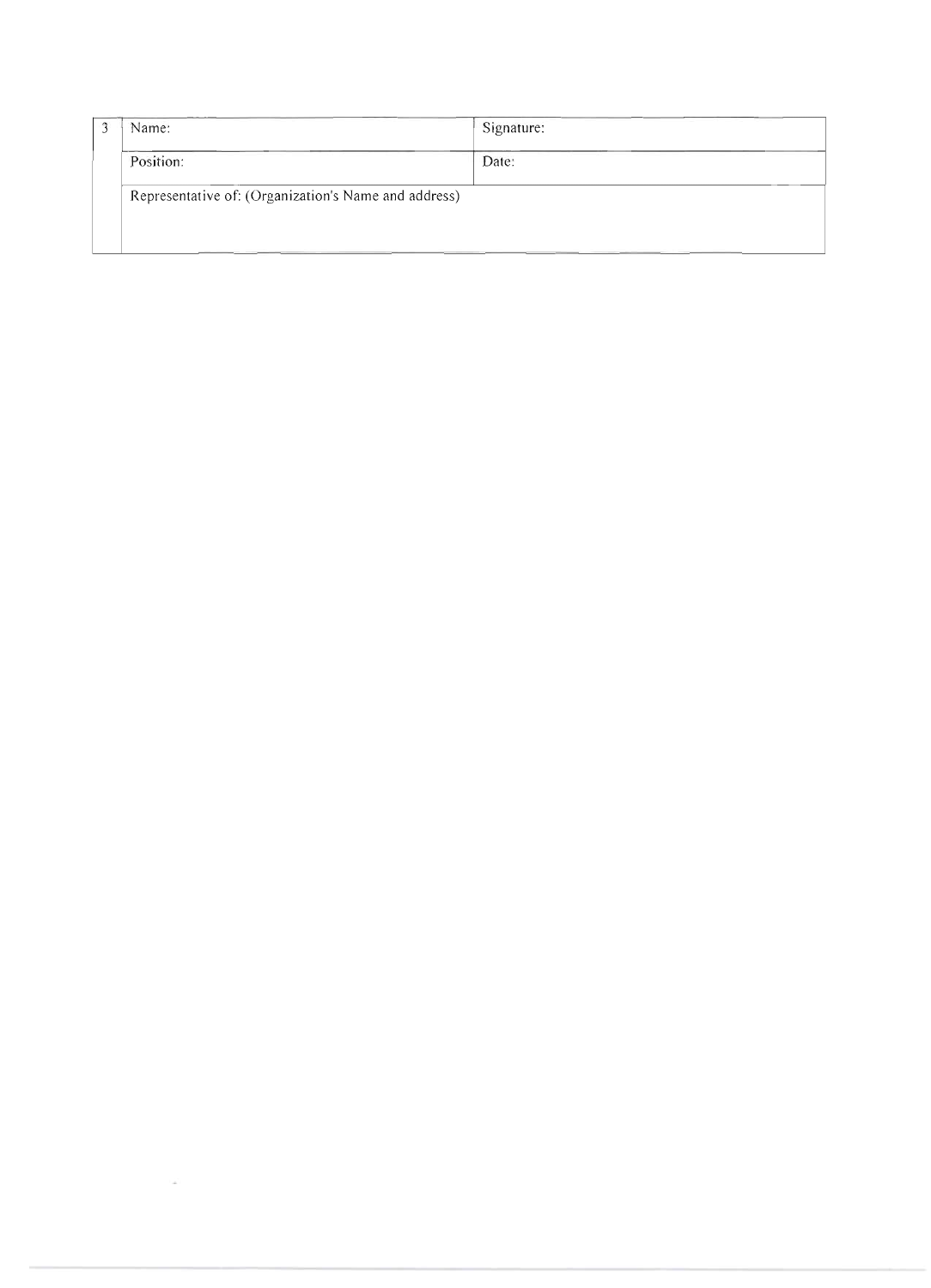#### **C. Relevant Experience Record**

[Note C: All individual firms and all partners of a consortium are requested to provide information, in this form, of the similar service contracts in last ten (10) years. Major services must be related to the following fields;

Professional (A): International Expert I) Community Based MRV; and

Professional (B): National Expert 2) Team Leader/ Community Development/ Gender; 3) Community Forest Management/ Micro Planning; 4) Biodiversity Specialist; 5) Livelihood Support; 6) Institutional Capacity Building/ Training; 7) M&E/ MIS; 8) GIS/ Remote Sensing Specialist; 9) Community Based MRV; and 10) Social and Environmental Consideration Specialist.

The value of the contract should be based on the currencies of the contracts converted into Indian Rupee, at the date of substantial completion, or for current contracts at the time of award.]

C-l. Name of Applicant or Name of Consortium and name of the partner to provide information

#### C-2 General Experiences (for each project and for each partner in case of consortium)

| Name of assignment:                      | Country:                                         |
|------------------------------------------|--------------------------------------------------|
| Duration (from month/year/to month/year) | Employer:                                        |
| Contract status of the firm:             | Japanese ODA Loan:<br>Yes<br>No                  |
| J/V<br>Subcontractor<br>Sole             |                                                  |
| Total contract amount:                   | Contract amount of the firm:                     |
| Total men-months of professional:        | Men-months of professional provided by the firm: |
| Summary of the service:                  |                                                  |
|                                          |                                                  |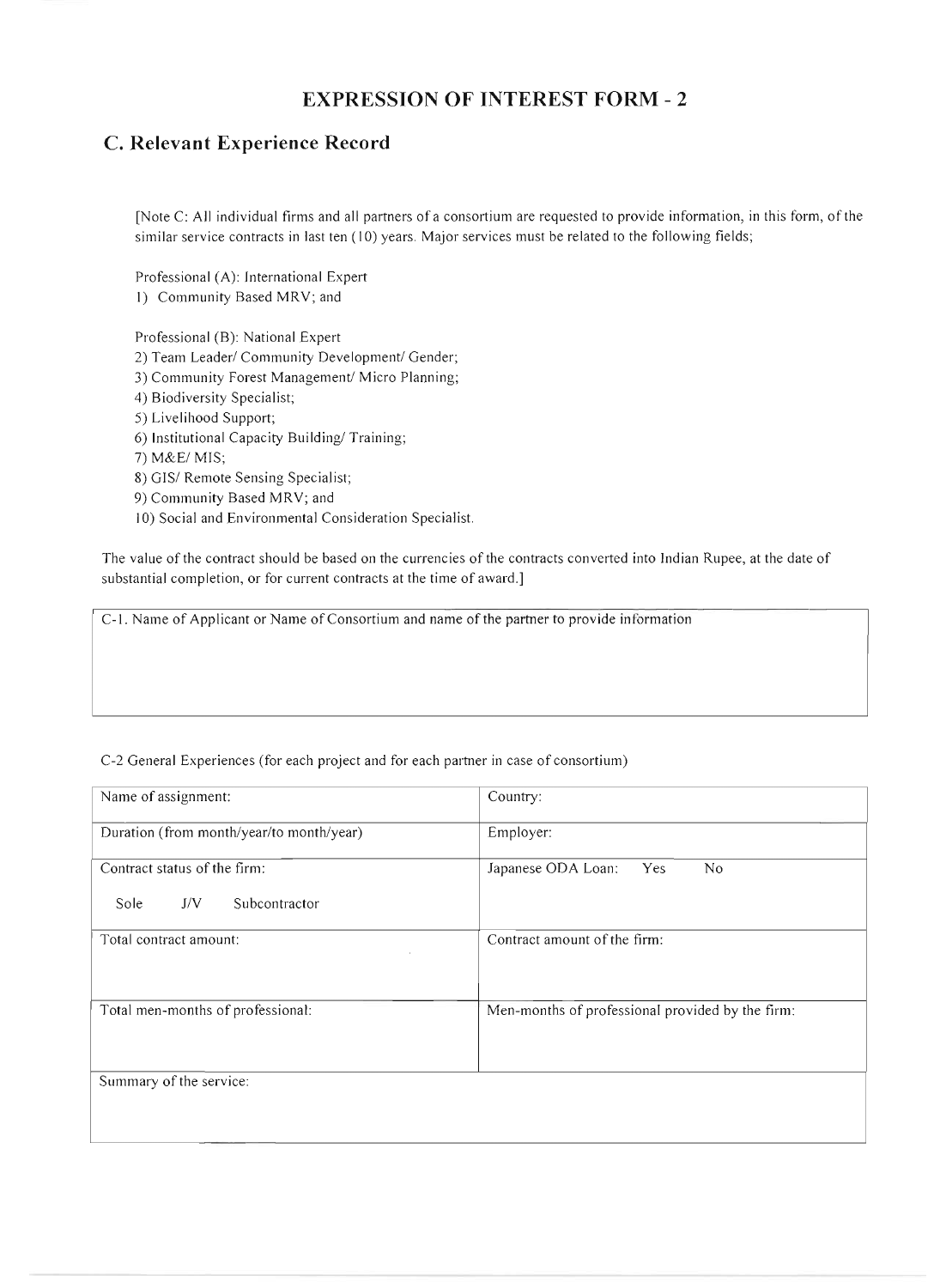#### **D. Available Experts**

[Note E] The Applicant is requested to provide personnel information to be possibly assigned for the specified area mentioned in the followings;

Professional (A): International Expert

I) Community Based MRV; and

Professional (B): National Expert

- 2) Team Leader/ Community Development/ Gender;
- 3) Community Forest Management/ Micro Planning;
- 4) Biodiversity Specialist;
- 5) Livelihood Support;
- 6) Institutional Capacity Building/ Training;
- 7) M&E/ MIS;
- 8) GIS/ Remote Sensing Specialist;
- 9) Community Based MRV; and
- 10) Social and Environmental Consideration Specialist.

No. of Expert/Engineer to be Available

| Name of the firm (each firm of<br>JV or consortium) | Expertise<br>Degree            |                            | No. of Experts |
|-----------------------------------------------------|--------------------------------|----------------------------|----------------|
|                                                     |                                | (Bachelor, Master, Doctor) |                |
| (Example)                                           |                                |                            |                |
| ABCD                                                | Project Management             |                            | 3              |
| <b>ABCD</b>                                         | Financial Management<br>Expert | Bachelor of Economy        | $\overline{2}$ |
|                                                     |                                |                            |                |
|                                                     |                                |                            |                |